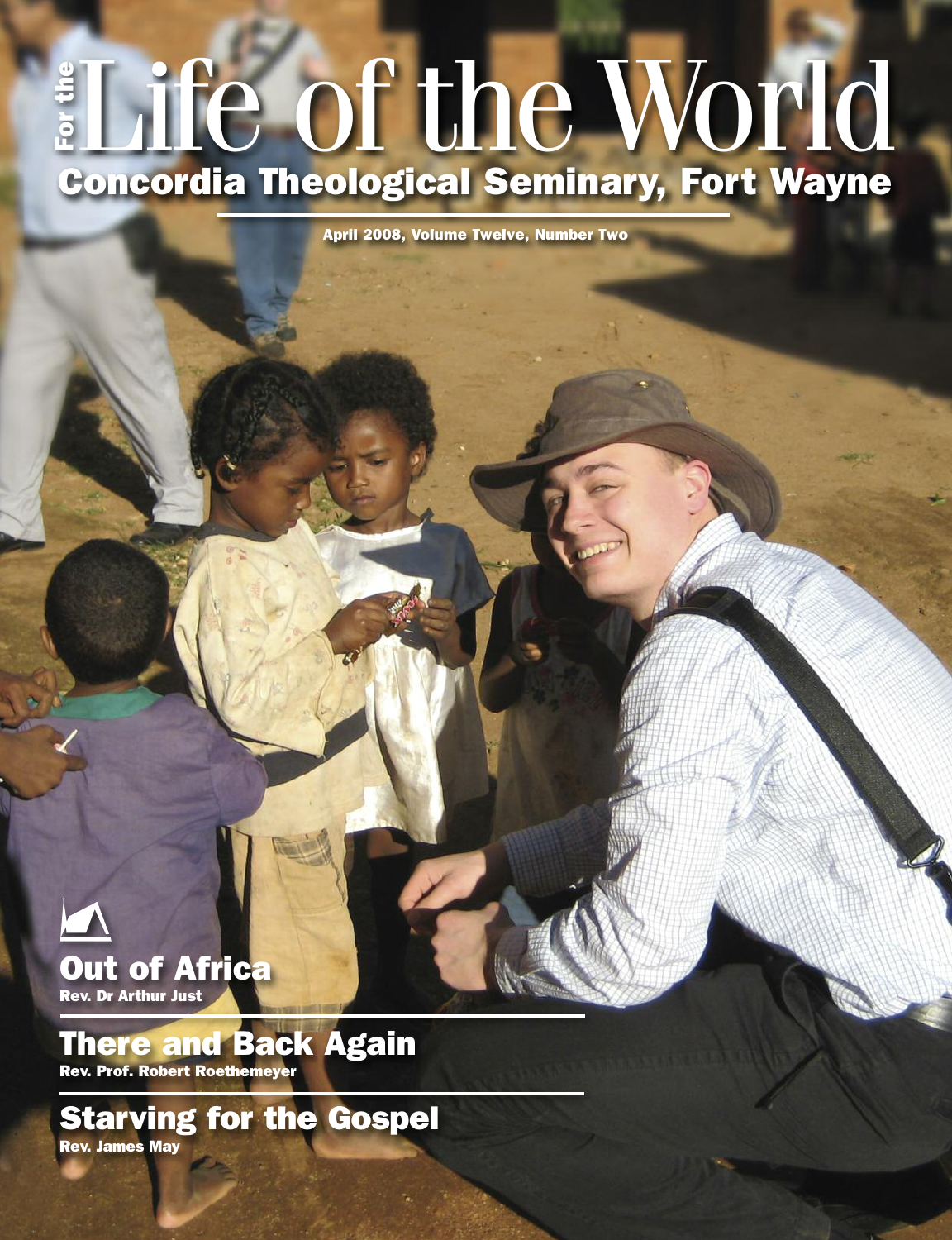# CONTENTS **Volume Twelve, Number Two**



## **For the Life of the World**

**PRESIDENT Rev. Dr. Dean O. Wenthe**

**PUBLISHER EDITOR Rev. Steven Cholak Rev. John Pless**

**MANAGING EDITOR ART DIRECTOR**

**Adriane Dorr Steve Blakey**

**EDITORIAL ASSOCIATES Rev. James Bushur** ✠ **Dr. Charles Gieschen Dr. Naomichi Masaki**

For the Life of the World is published quarterly by Concordia Theological Seminary<br>Press, 6600 North Clinton Street, Fort Wayne, Indiana 46825. No potrion of this<br>publication may be reproduced without the written consent o

**F E A T U R E S**

#### **6 Out of Africa**

#### **By The Reverend Dr. Arthur Just**

The Concordia Theological Seminary deaconess program has been privileged to learn and receive mercy from the deaconesses in the ELCK. One of their leaders, Lorna Meeker, studied to be a deaconess at our seminary and now serves alongside her husband Dennis at a church in the Kibera slums of Nairobi that suffered much from the post-election violence.

#### **12 There and Back Again: A Librarian's Tale By The Reverend Prof. Robert Roethemeyer**

Dr. Weber wanted this to be an investigative visit. "Come, Robert, and tell me what your eyes see and your mind thinks," he said. During what was the last two weeks of their summer holiday, I did just that. I sought to understand and then to provide options and models and solutions for a wide range of library, technology, accreditation, and utilization of space issues.

## **15 Starving for the Gospel**

#### **By The Reverend James May**

In the capital of an African country, a white person stands out. Very frequently, people come up and say, "My friend, how are you?" The questions nearly always lead to, "Who are you, and why are you here?" I respond, "I am a Lutheran pastor, and I have been sent to teach the Word of God."

#### **20 God Is Right There in Our Midst By Adriane Dorr**

In a country where poverty and deadly diseases are rampant, "what speaks the loudest to the people of Kenya is love... acts of love and mercy speak loudly and clearly," states Meeker.

"It becomes an opportunity to proclaim Law and Gospel, to introduce them to Baptism, and confirm them in the gifts of the Eternal Feast of Victory."



#### **How to subscribe to and find . . . For the Life of the World**

For your free subscription, please send your name, address,<br>city, state, and zip code to: For the Life of the World,<br>6600 N. Clinton St., Fort Wayne, IN 46825. If you would<br>like to see For the Life of the World, an the Wor city, state, and zip code to: *For the Life of the World*, like to see *For the Life of the World* on the World Wide Web, go to web site: **www.LifeOfTheWorld.com**. The current issue, as well as previous issues, can be found at this interactive portal.

#### Want more? Go to **www.ctsfw.edu**

Like to blog? Read **www.seminaryblog.com** Questions about financial aid? E-mail **finaid@ctsfw.edu** Questions about wellness? E-mail **al.wingfield@ctsfw.edu** Questions about donating? E-mail **development@ctsfw.edu** Questions for the registrar? E-mail **registrar@ctsfw.edu**